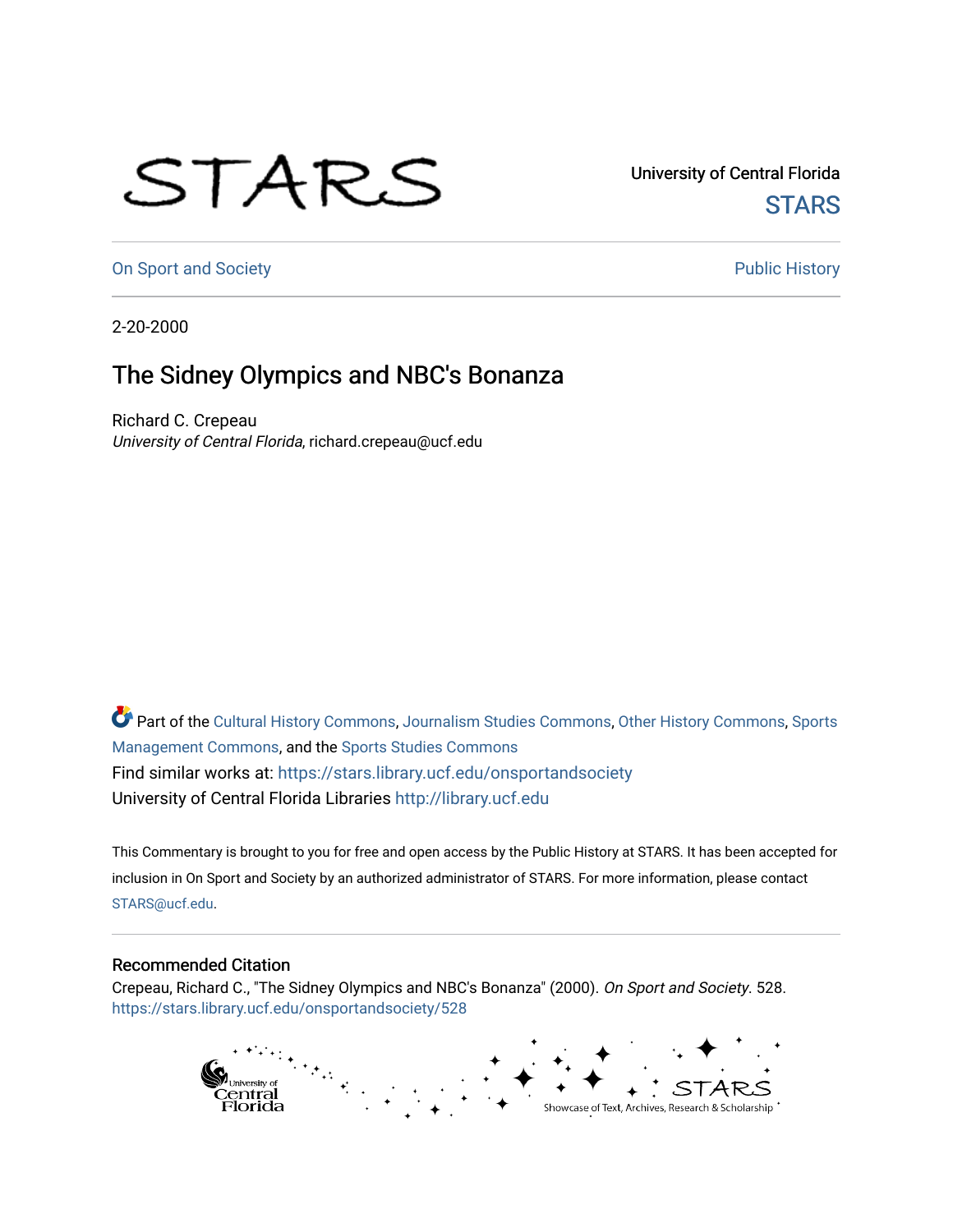## SPORT AND SOCIETY FOR H-ARETE FEBRUARY 20, 2000

Like all of you, I have been worrying a great deal lately about the future of Olympic Television Sponsorship. You can appreciate my relief this week when Dick Ebersol, The Sun King of NBC Sports, announced that his network was about to negotiate a new sponsorship arrangement with John Hancock, the company not the man, for the Sydney games.

Sounding oddly like J.P. Morgan responding to President Theodore Roosevelt, Ebersol, speaking of Hancock CEO David D'Alessandro, said, "His TV sales people and our TV advertising people will sit down in the next two weeks and work out arrangements…"

John Hancock had withdrawn its \$50M Olympic sponsorship arrangements after the Salt Lake City Scandal broke. Now apparently undeterred by continuing rumblings out of Sydney the people at John Hancock are ready to re-enlist. In a historical irony John Hancock, the namesake of this insurance giant, was himself one of the shadiest business operators of the American Revolutionary period.

D'Alessandro was pleased with the reforms instituted by the IOC, and was able to set aside all the personal attacks that Ebersol had leveled against the Hancock CEO. In a unique bit of reasoning D'Alessandro concluded that by bringing in people like George Mitchell and Henry Kissinger the IOC was "no longer the kind of insular club it was…" So we have yet another measure of diversity in the modern world.

The clincher in the entire process is that new sponsorship contracts will include a "morals clause." This will allow sponsors to terminate their deals with the IOC if another ethics scandal should surface. With the radical reforms instituted by the IOC such an eventuality seems out of the question.

Thinking about this ethic cleansing by NBC, the IOC, and its sponsors I immediately asked myself if the process could work in reverse. If, for example, John Hancock was to cancel the insurance policies of AIDS victims, could NBC then get out of its contract with the insurance giant? If Mr. D'Alessandro was found to be using company funds to rent three floors of a hotel in Sydney to house some of the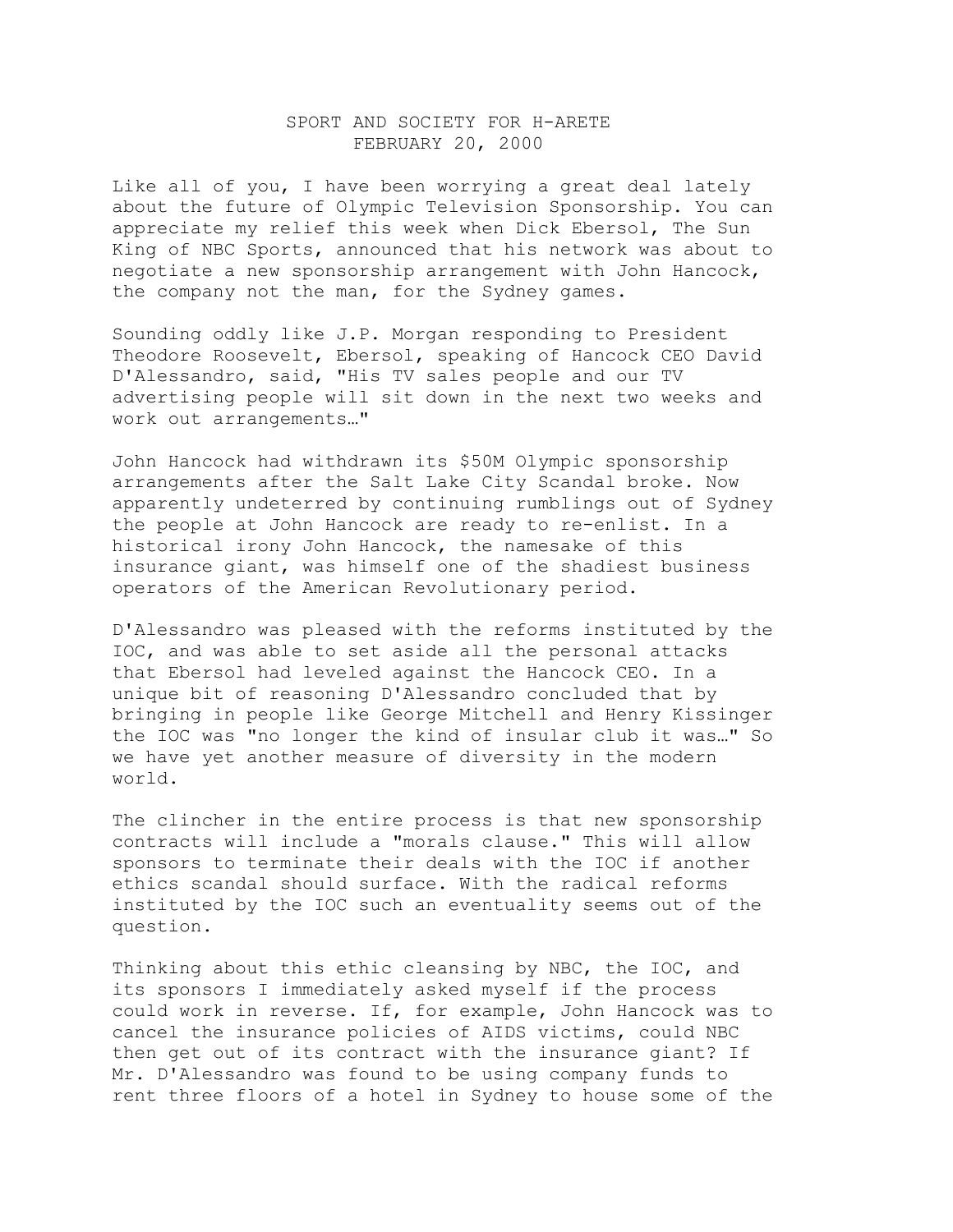thousands of homeless prostitutes who are flooding into Australia for the games, would that constitute grounds for NBC to withdraw the contract?

Such a possibility seems remote, but one never knows.

For those who still want to join this new wave of ethical purity it is not too late. Ebersol announced that NBC had already sold \$750M worth of ads for the Sydney games but there is still more to sell. This figure, which exceeds the Atlanta \$670M, is a record for what Ebersol terms, "an offshore Olympics." Contemplate that image!

Meanwhile back in Sydney, or is it offshore in Sydney, Dick Pound was chastising the Sydney Organizing Committee (SOCOG) for badmouthing what Pound characterized as the most successful marketing program in the history of the games. SOCOG has been describing its marketing program as a failure and Mr. Pound, the marketing wizard of the IOC, is dumbfounded by this bit of Aussie pessimism. He wondered aloud whether his brand of Canadian "English is intelligible to the local flora and fauna."

Pound said that after watching SOCOG operate "we knew it was nuts." These verbal assaults are better than the Bush-McCain invective being hurled in South Carolina in the past week.

Michael Knight, one of the SOCOG leaders, was not impressed by Pound's comments. It is not clear whether Knight is "flora" or "fauna," but it is clear that he is not enamored of Mr. Pound.

All of this bickering coming out of Sydney should not be regarded as a problem. Sponsors should in fact be encouraged by the fact that Mr. Pound is out there on the frontlines protecting the Olympic Image. It proves once again that the eminent Mr. Pound is just the kind of watchdog that is needed in a time of crisis.

Pound knows the difference between pounds and dollars, surplus and deficit, principal and interest. What he may not know is the difference between principal and principle.

Better have another look at that "morals clause" in the new sponsorship contract.